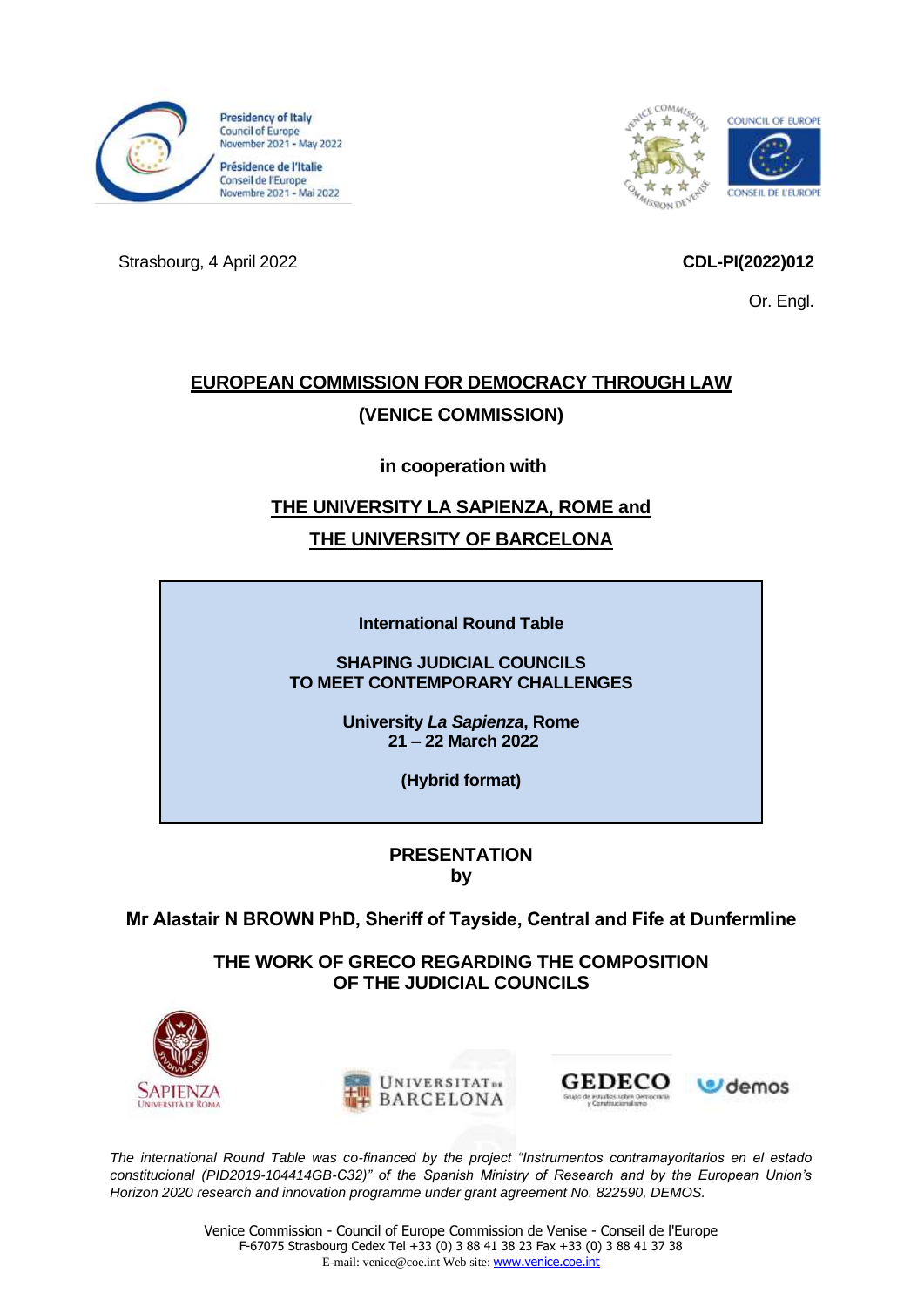GRECO - the Group of States against Corruption - was established as the anti- corruption monitoring body of the Council of Europe in 1999. It works by a dynamic process of mutual evaluation, with, as its most visible component, country visits by teams of evaluators, who serve as independent experts rather than as the representatives of their home states, and who, with critically important support and input from the highly impressive GRECO Secretariat, prepare reports which evaluate the arrangements in the State being visited against objective standards to which that State has agreed and make recommendations for improvement. Those reports are then discussed by Member States in Plenary and adopted, with such changes as Plenary chooses to make. A process of compliance reporting then takes place.

Evaluation proceeds in rounds which examine particular themes and one of the themes for the fourth round of evaluation is prevention of corruption in relation to judges. It follows that GRECO's interest in judicial councils is in relation to their role as a bulwark against corruption. That particular perspective informs and constrains GRECO's recommendations about judicial councils.

GRECO and its evaluators do not have a general remit to examine judicial systems and make recommendations for improvement.

I shall illustrate what I am about to say with examples. I am not singling those States out for criticism. They are chosen simply because they provide reasonably clear examples of themes seen across multiple States. And, of course, the examples I am giving reflect the position at the time of the Fourth Round evaluations. Arrangements in the particular States referred to may be expected to have changed in line with the recommendations.

In the 48 Fourth Round evaluation reports published so far, GRECO has spoken clearly: there cannot be a real, effective fight against corruption without a truly independent judiciary. Crucially, the guarantee of independence of the judiciary as a whole safeguards the independence of judges individually. This is important to prevent any undue influence over the judiciary. At the same time, enshrining the independence of the judiciary as a constitutional principle must translate into practice. For that purpose, whilst recognising that other effective models exist, GRECO considers that vesting independent self-governing bodies of the judiciary with the key decision-making role on the recruitment, career and discipline of judges is one appropriate method for guaranteeing the independence of the judiciary and GRECO has recommended States which are revising their arrangements to give serious consideration to the establishment of a judicial council. According to GRECO, it is essential that judicial councils are not only free, but also seen to be free from political influence. One of the prerequisites for securing the true independence of the judiciary lies with the composition of its governing bodies, to avoid the risk of politicised, or biased decisions on appointments and promotions of judges.

So, for example, the Fourth Round Evaluation Report for the Czech Republic made such a recommendation and also outlined the characteristics envisaged for a suitable body. It stated "While there are no binding international standards requiring the establishment of such a body, the GET shares the preference expressed by various instances – including of the Council of Europe – for a council for the judiciary or equivalent body, independent from legislative and executive powers, entrusted with broad competence for questions concerning the status of judges (including appointment, promotion and disciplinary matters) as well as the organisation, the functioning and the image of judicial institutions. Such a body should be composed either of judges exclusively or of a substantial majority of judges elected by their peers; its members should not be active politicians, in particular members of government".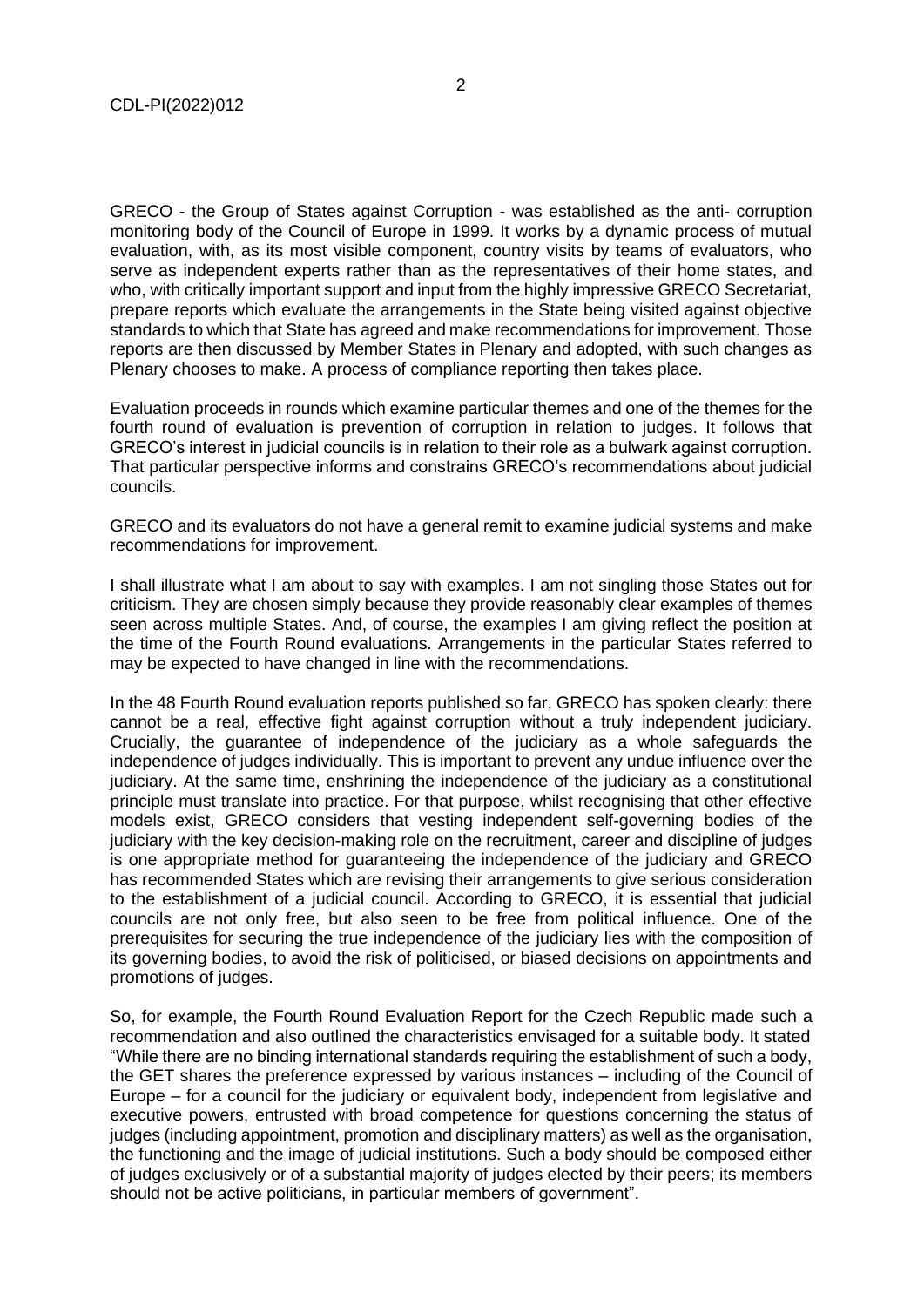On the other hand, GRECO has not sought to persuade Member States which do not have judicial councils on that model that they are essential. Those states include the USA, the UK and Switzerland – though one may detect uneasiness about the Swiss approach which – for coherent but, for GRECO, ultimately unpersuasive reasons - involves the election of judges by an essentially political body, the Judiciary Committee, and the affiliation of each judge to a political formation.

There are some general conclusions to be drawn from GRECO's Fourth Evaluation Round and I deal with them in five chapters:

First, judicial self-governing bodies should be in the hands of the judiciary to the greatest extent possible. Indeed, GRECO considers their composition to be decisive and there is a clear minimum standard to attain in all cases: not less than half of their members should be judges elected by their peers. This requirement stems in particular from Recommendation CM/Rec(2010)12 of the Council of Europe Committee of Ministers "Judges: independence, efficiency and responsibility". In Montenegro, GRECO heard, but was not persuaded by, criticism of that model as liable to create a perception of judicial cronyism. In neighbouring Bosnia and Herzegovina the High Judicial and Prosecutorial Council, whilst autonomous and independent, had responsibilities for both judges and prosecutors and was composed of 15 members, among whom five or six were judges and five or six were prosecutors. GRECO expressed significant concern about that composition.

Second, it is important that all judges should have the right to vote and to be elected to judicial councils. Their election should be fair and transparent. For this reason, political authorities should not be involved, at any stage, in the selection process. GRECO emphasises that when members are selected by parliament or by the executive, that increases risks of judicial councils becoming politicised and subject to partisan considerations, for instance where it concerns the selection and appointment process of judges. In the event that some judge members are to be appointed by parliament, the procedure should be based on a public competition open to all judges and be fully transparent in order to avoid them being, or being perceived to be, selected on partisan lines. If there are non-judicial members, objective and measurable selection criteria should be established to assess their professional qualities and impartiality. GRECO expressed some concern about the arrangements in Moldova, where a procedure with the laudable aim of dispelling impressions that members of the Superior Council of Magistracy might be elected according to political criteria was implemented in a way which GRECO characterised as "rather rushed" and was, as a result, less robust in practice than might be desired.

Third, GRECO emphasises that the chair of a self-governing body should be one of its judicial members. Concern was expressed about the fact that in Azerbaijan the Minister of Justice was always the chair of the Judicial Legal Council. Being presided over by someone from the executive may cast serious doubts as to a judicial council's independence, especially if they can object to decisions taken about career and discipline. More generally, it risks giving rise to suspicions of politicisation of the judiciary, thereby jeopardising its independence as perceived by citizens.

Fourth, and along the same lines, there should be no ex-officio membership of representatives of the executive or parliament in self-governing judicial bodies. In Spain, GRECO heard criticism that, while the judiciary is independent at its base, it is politicised at the top of its governing bodies, including the General Council of the Judiciary, and recommended an evaluation of the legislative framework governing that body for its effects on its real and perceived independence of that body from any undue influence.

There are, of course, always exceptions. I was a member of the Fourth Round evaluation team for Croatia, where a judicial council with a clear majority of judges also included two members of Parliament. Most of the interlocutors we met considered that, rather than creating any risk